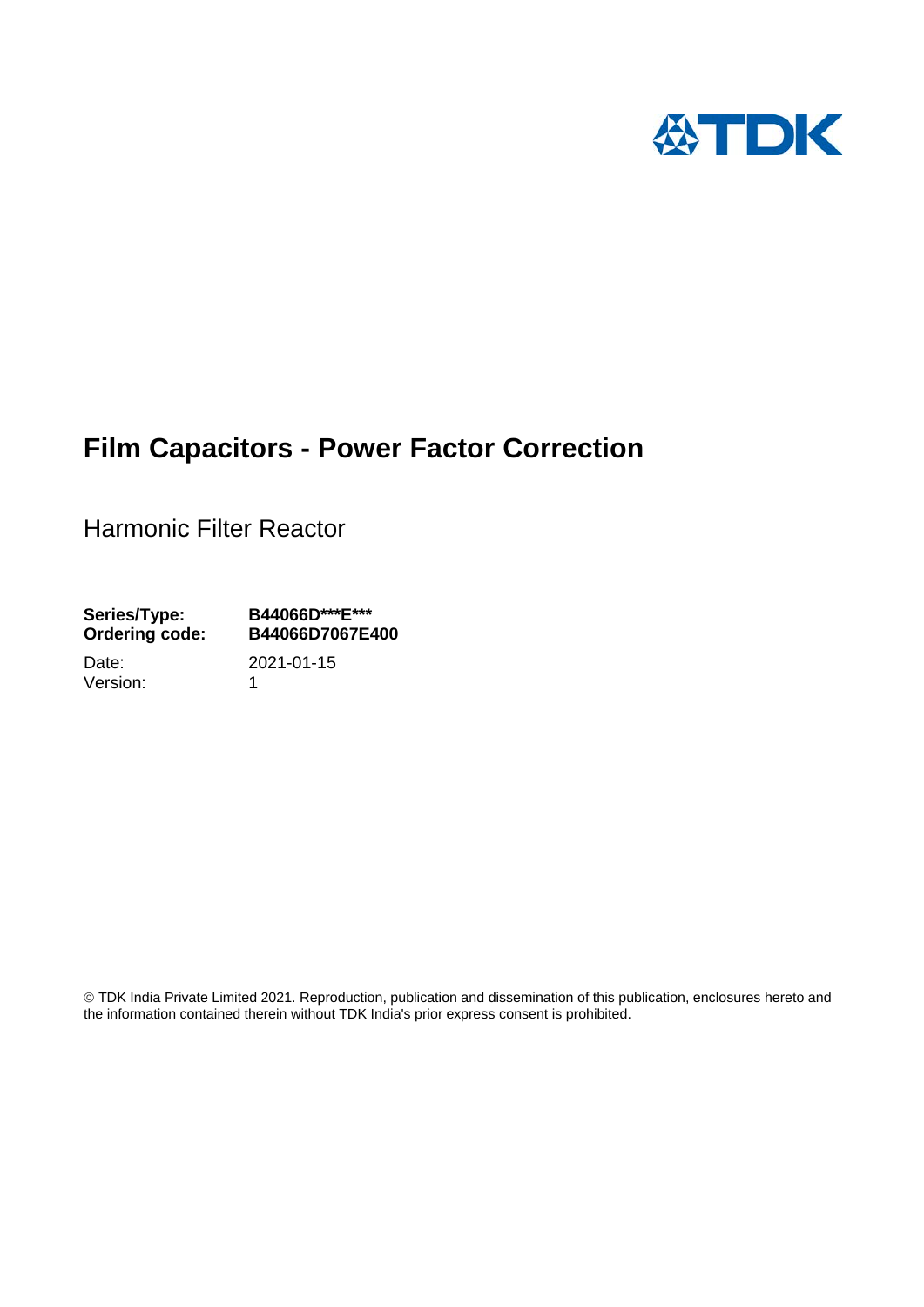

## **Film Capacitors - Power Factor Correction B44066D7067E400 Harmonic Filter Reactor B44066D\*\*\*E\*\*\***

## **Characteristics**

- **Highest linearity**
- $\blacksquare$  Temperature control via micro switch in inner coil<br> $\blacksquare$  Highest life time by high quality materials
- Highest life time by high quality materials
- **Low losses**
- **High overloading capability**
- Safety device, temperature micro switch
- $\blacksquare$  Low noise



## **Technical data**

| De-tuning factor p                              | $\overline{7}$  | $\%$            |
|-------------------------------------------------|-----------------|-----------------|
| Effective filter output Q <sub>c</sub>          | 67              | kvar            |
| Rated voltage $V_R$ <sup>1)</sup>               | 400             | V               |
| Rated frequency f                               | 50              | Hz              |
| Ambient temperature / Insulation class          | 40/H            | $\rm ^{\circ}C$ |
| Capacitance C delta (tot.)                      | 1240.28         | $\mu$ F         |
| Inductivity L                                   | $3 \cdot 0.572$ | mH              |
| Fundamental current I1 <sup>3)</sup>            | 102.63          | A               |
| Linear up to $4$ )                              | 167.3           | A               |
| Effective current $IRMS$ <sup>2)</sup>          | 109.74          | A               |
| Rated harmonic voltages (3rd/5th/7th/11th/13th) | 0.5/6/5/3.5/3   | $\%$            |
| Temperature protection (NC)                     | Yes             |                 |
| Total losses $P_D$                              | 255             | W               |
| Total weight                                    | 30              | kg              |
| Winding material                                | Aluminum foil   |                 |

<sup>1)</sup> Voltage rise up to 106% of rated voltage is considered in current leff.

2)  $I_{\text{eff}} = \sqrt{(I_1^2 + I_3^2 + ... I_x^2)}$ 

<sup>3)</sup>  $11 = 1.06$   $\cdot$  I<sub>R</sub> (I<sub>R</sub> = Capacitor current 50Hz)

<sup>4)</sup> Linear current =  $1.73$   $\cdot$  l<sub>R</sub> (l<sub>R</sub> = Capacitor current 50Hz)

## **Connection**

| Line                | 1U1-1V1-1W1 |
|---------------------|-------------|
| Capacitors          | 1U2-1V2-1W2 |
| Temperature control | $1 - 2$     |

## Reference standard IEC60076-6

CAP FILM ES PFC PM 2021-01-15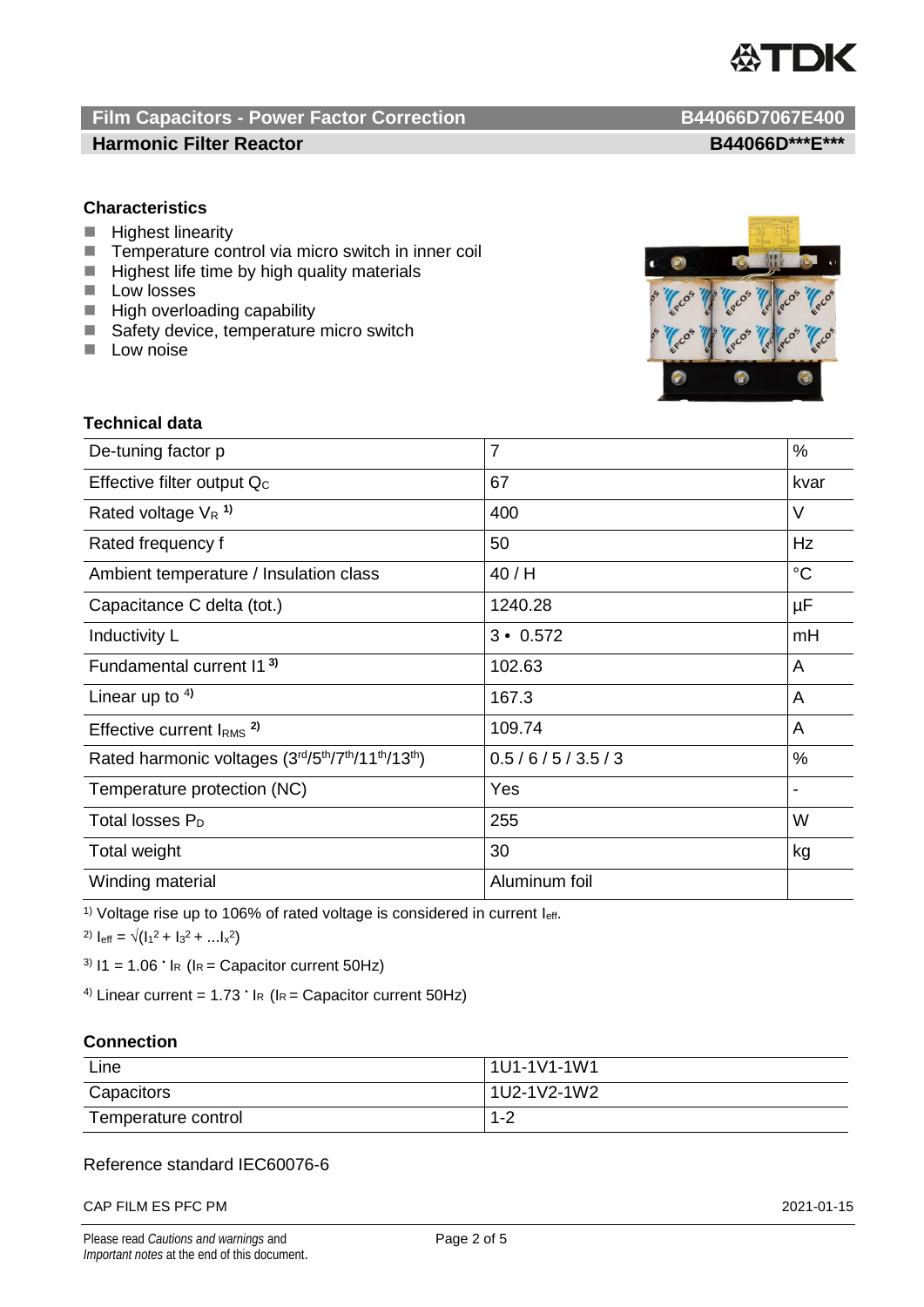

## **Film Capacitors - Power Factor Correction B44066D7067E400**

## **Harmonic Filter Reactor B44066D\*\*\*E\*\*\***

## **Dimensional drawings**



## **Dimensions**

| L/mm  | 310       | b/mm  | 150      |
|-------|-----------|-------|----------|
| H/mm  | 270       | e/mm  | $97 + 5$ |
| W/mm  | 180±5     | d1/mm | 10.8     |
| 11/mm | 265       | d2/mm | 15.5     |
| 12/mm | 265       | A     | 175      |
| n1/mm | 150       | в     | 132      |
| n2/mm | $132 + 3$ | Ø     | 8.5      |

## **Cautions and warnings**

- Do not install the reactor in case of any visible damages.
- $\blacksquare$  Installation must be done by skilled personnel only.
- Do not use or store harmonic filter reactors in corrosive atmosphere, especially where chloride gas, sulphide gas, acid, alkali, salt or similar substances are present.
- $\Box$  Do not touch the device during operation: all electrically active parts of this equipment such as windings, electronic components, leads, fuses and terminals carry a dangerous voltage which can lead to burns or electric shock.
- Covers which protect these electrically active parts from being touched must not be opened or removed during operation.
- Before any assembly or maintenance work is started, all installations and equipment must be disconnected from the power source.
- Noncompliance with these instructions may lead to death, serious injury or major damage to equipment.

FAILURE TO FOLLOW CAUTIONS MAY RESULT, WORST CASE, IN PREMATURE FAILURES OR PHYSICAL INJURY.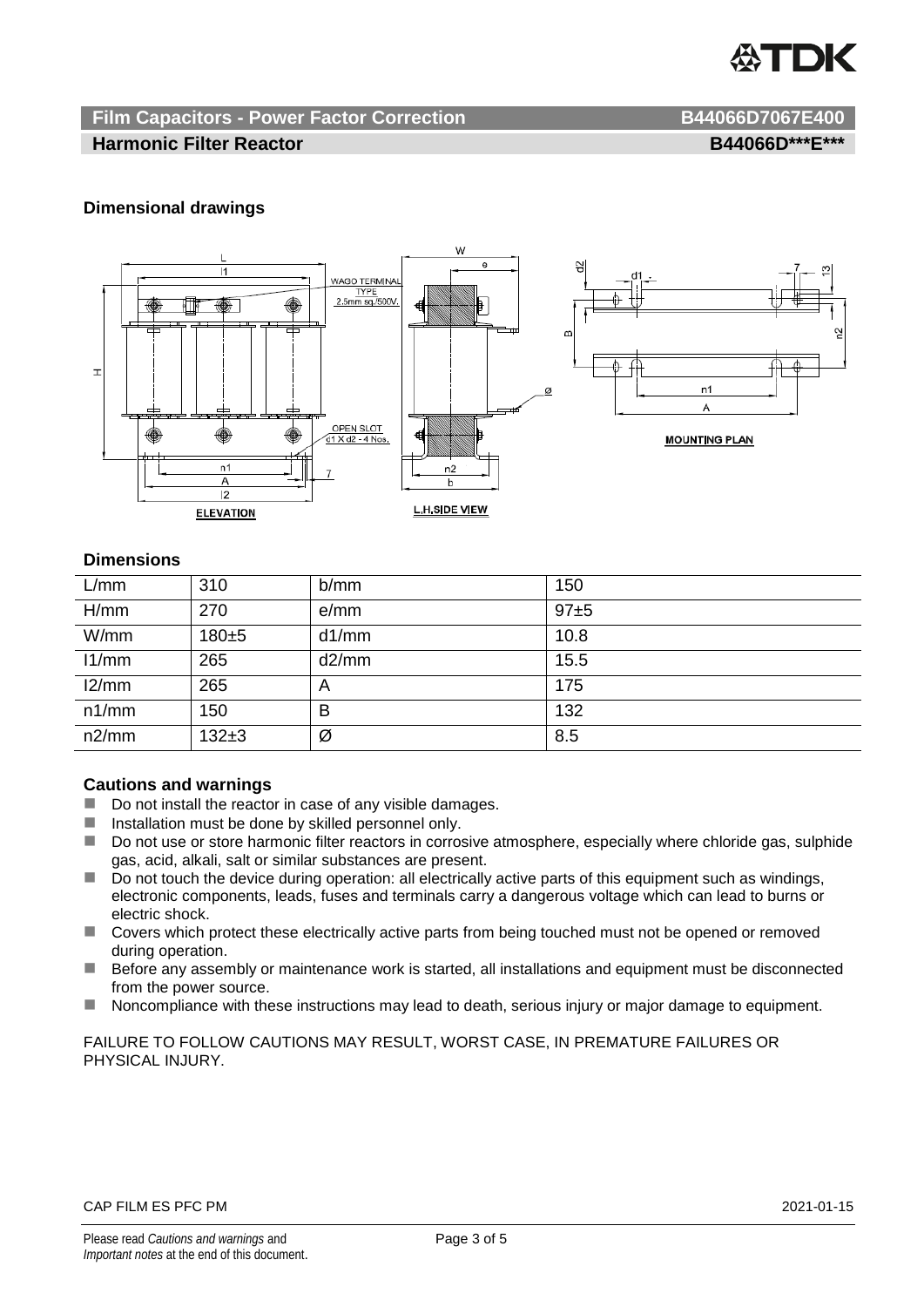

**Film Capacitors - Power Factor Correction B44066D7067E400 Harmonic Filter Reactor B44066D\*\*\*E\*\*\*** 

The following applies to all products named in this publication:

- 1. Some parts of this publication contain **statements about the suitability of our products for certain areas of application**. These statements are based on our knowledge of typical requirements that are often placed on our products in the areas of application concerned. We nevertheless expressly point out **that such statements cannot be regarded as binding statements about the suitability of our products for a particular customer application.** As a rule we are either unfamiliar with individual customer applications or less familiar with them than the customers themselves. For these reasons, it is always ultimately incumbent on the customer to check and decide whether a product with the properties described in the product specification is suitable for use in a particular customer application.
- 2. We also point out that **in individual cases, a malfunction of electronic components or failure before the end of their usual service life cannot be completely ruled out in the current state of the art, even if they are operated as specified.** In customer applications requiring a very high level of operational safety and especially in customer applications in which the malfunction or failure of an electronic component could endanger human life or health (e.g. in accident prevention or life-saving systems), it must therefore be ensured by means of suitable design of the customer application or other action taken by the customer (e.g. installation of protective circuitry or redundancy) that no injury or damage is sustained by third parties in the event of malfunction or failure of an electronic component.
- 3. **The warnings, cautions and product-specific notes must be observed.**
- 4. In order to satisfy certain technical requirements, **some of the products described in this publication may contain substances subject to restrictions in certain jurisdictions (e.g. because they are classed as hazardous)**. Useful information on this will be found in our Material Data Sheets on the Internet (www.tdk-electronics.tdk.com/material). Should you have any more detailed questions, please contact our sales offices.
- 5. We constantly strive to improve our products. Consequently, **the products described in this publication may change from time to time**. The same is true of the corresponding product specifications. Please check therefore to what extent product descriptions and specifications contained in this publication are still applicable before or when you place an order.

We also **reserve the right to discontinue production and delivery of products**. Consequently, we cannot guarantee that all products named in this publication will always be available. The aforementioned does not apply in the case of individual agreements deviating from the foregoing for customer-specific products.

- 6. Unless otherwise agreed in individual contracts, **all orders are subject to our General Terms and Conditions of Supply.**
- 7. **Our manufacturing sites serving the automotive business apply the IATF 16949 standard.** The IATF certifications confirm our compliance with requirements regarding the quality management system in the automotive industry. Referring to customer requirements and customer specific requirements ("CSR") TDK always has and will continue to have the policy of respecting individual agreements. Even if IATF 16949 may appear to support the acceptance of unilateral requirements, we hereby like to emphasize that **only requirements mutually agreed upon can and will be implemented in our Quality Management System.** For clarification purposes we like to point out that obligations from IATF 16949 shall only become legally binding if individually agreed upon.